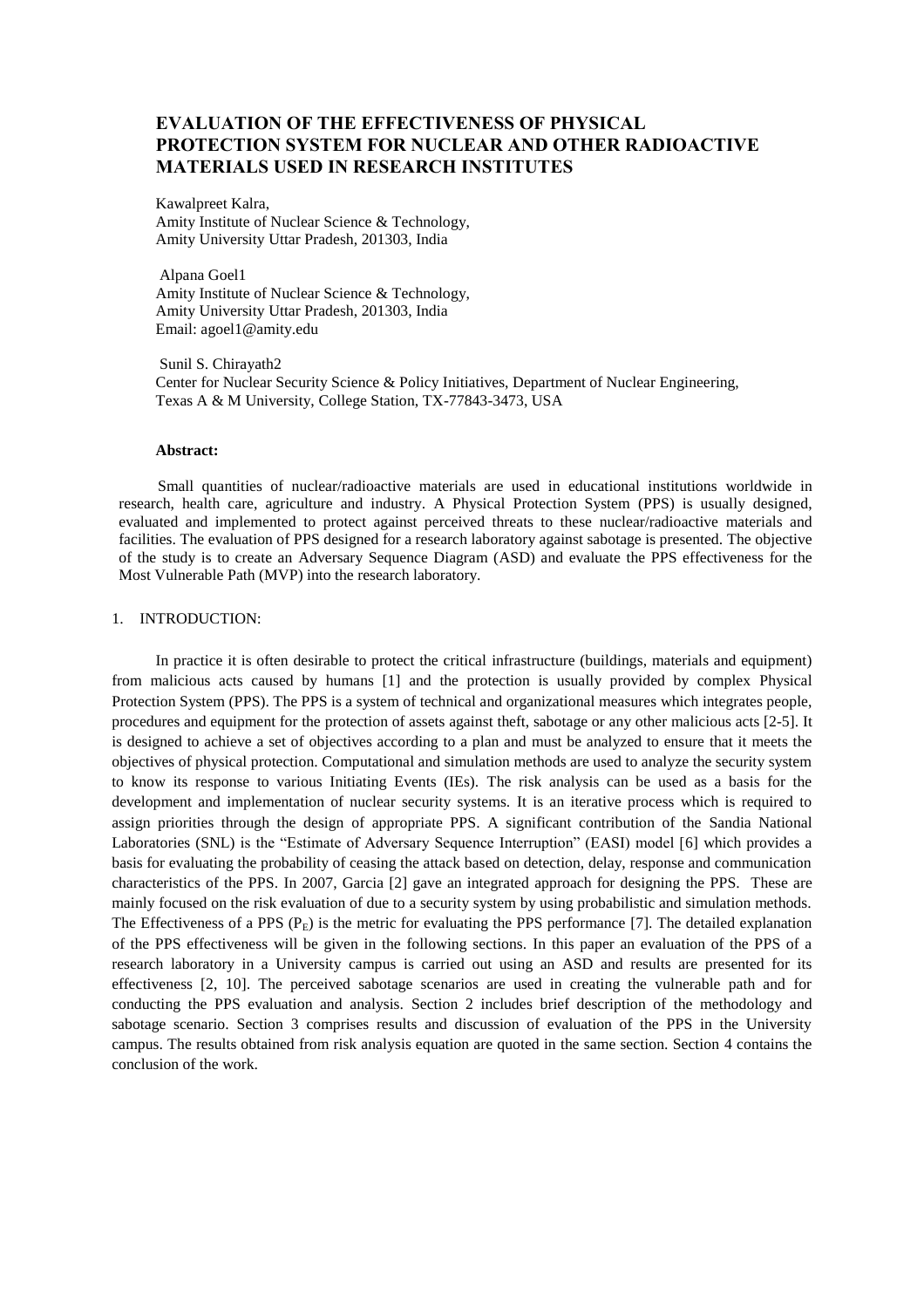#### 2. METHODOLOGY:

The effectiveness of PPS  $(P_E)$  is defined as the product of two probabilities: Probability of Interruption  $(P_1)$  and Probability of Neutralization  $(P_N)$ . We will use risk  $(R)$  as our metric to determine the overall system performance. The risk of materials and facilities suffered from sabotage and theft is given by [2, 9]:

$$
R = P_A * [1 - P_E] * C \qquad \qquad (1)
$$

In equation (1)  $P_A$  is the probability of attack

 $P<sub>E</sub>$  is the physical protection system effectiveness given as

$$
\mathbf{P}_{\mathrm{E}} = (\mathbf{P}_{\mathrm{I}} * \mathbf{P}_{\mathrm{N}})
$$

 $(1-P<sub>E</sub>)$  is the probability of system failure

C is the consequences of the attack

The value of  $P_1$  can be determined by EASI Model [2, 10]. It is a probabilistic approach which evaluates the PPS functions with respect to Response Force Time (RFT). There are multiple paths that can be followed by the adversary from the offsite area to the target area. The block diagram of concerned hypothetical research laboratory at the University is shown in FIG. 1. Each possible path has different protection layers with several security elements. For each pathway, EASI software can determine the  $P<sub>I</sub>$  value. The detection and delay components of the PPS, along with the respective value of Probability of Detection  $(P_D)$ , mean delay time  $(t_D)$ , and Probability of Communication  $(P_C)$  are measured along a specific adversary path and are used as inputs in the ASD. The Response Force Time (RFT) is used to decide the Critical Detection Point (CDP) in the ASD. The CDP is defined as that point along the path to the target, detection beyond which might result in the success of the adversary. The non-detection probability (1 - P<sub>D</sub>) of each detection element is given by  $\beta_D^j$ .

$$
\beta_{\rm D}^{\rm j} = 1 - P_{\rm D}^{\rm j} \quad \dots \dots \dots \dots (2)
$$

where  $P_D^j$  is the probability of detection of j<sup>th</sup> element.  $\beta_D$  is the combined non-detection probability and given by:

$$
\beta_D = \prod_{j=1}^J \beta_D^j \quad \dots \dots \dots (3)
$$

The estimated value of PI is given by following relation:

………………. (4)

 $P_N$  will be calculated by using Microsoft Excel macro worksheet [8]. It is the probability that the response force can successfully confront and stop the threat if they are notified timely. The estimation of  $P_N$ requires data on the threat and the response force. Threat data include threat type, number of adversaries and their capabilities, weapons and a specific target. The response force data contain the information about weapons, number of guards and response time for each target. Finally the risk associated with adversary's specific path for any of the malicious act is calculated from the product of probability of system failure, the consequence (C) of the malicious act and the Probability of Attack  $(P_A)$  as given in equation (1).





*FIG. 1. Partition of facility into different physical areas*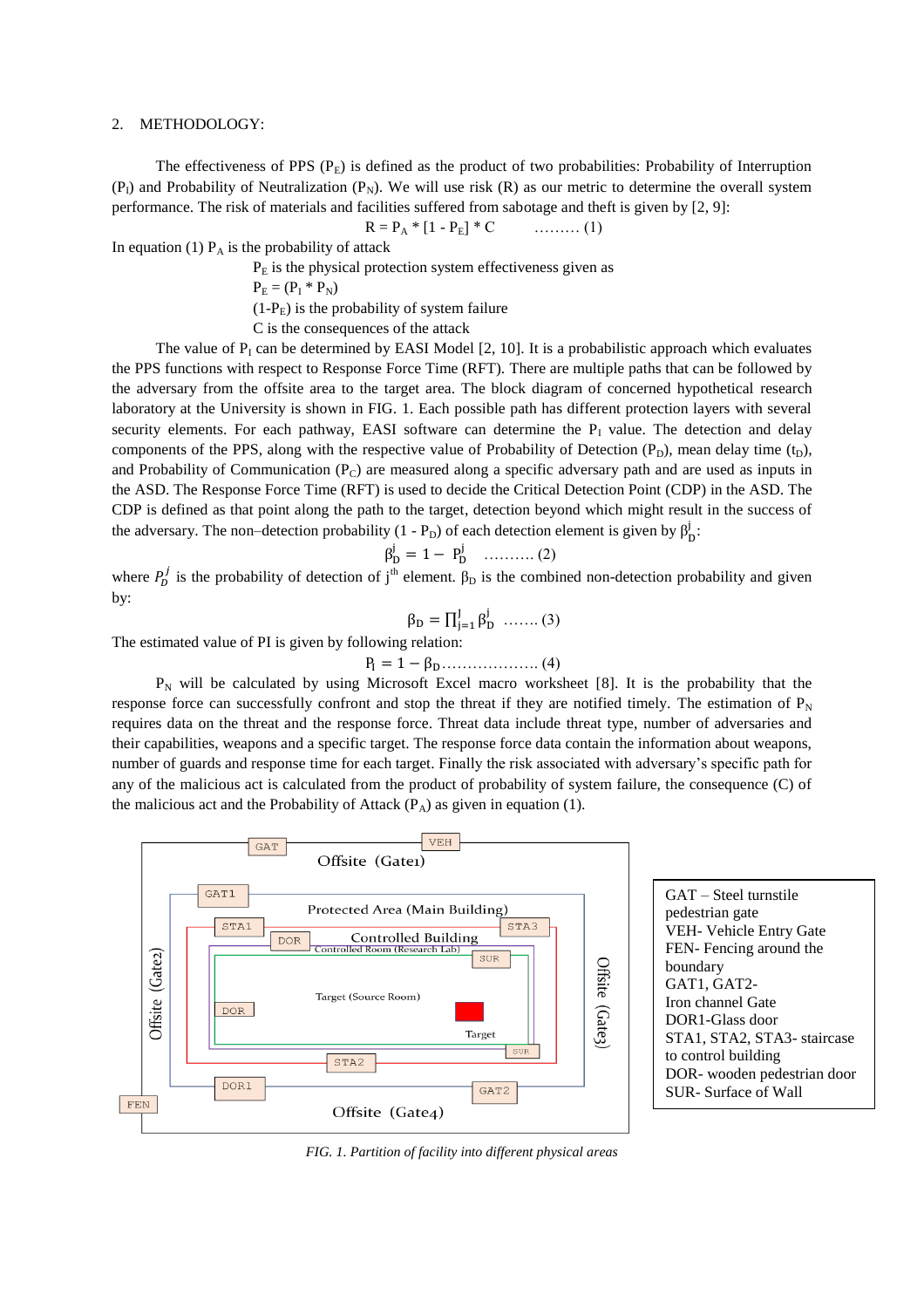#### 2.1 SABOTAGE SCENARIO:

To use the EASI software, it is required to determine the MVP followed by the adversary. For the case analyzed, the adversary under consideration is an insider who has access to the University. Adversary's intent is to reach the radioactive material storage vault in the research laboratory at the University and sabotage it. The analysis includes the path travelled by the adversary from the steel turnstile gate (off-site) to the target through various detection and delay elements of the PPS. After getting authorized access, the adversary would be in the protected area. He is using an acetylene torch and a pointed pin to open the door of controlled room and research laboratory.

### 3. RESULTS & DISCUSSION:

The main aim of the work is to analyze the MVP for the sabotage scenario. ASD is created with all the protection layers (offsite, protected area, controlled building etc.) and the security elements (fence, vehicle entry gate, steel turnstile gate etc.). FIG. 2 shows the ASD for the hypothetical research laboratory for a specific path [2, 9]. The boxes in the ASD consist of two values; the value on the left side shows the  $P_D$  value of the security element and the second value on right side shows the  $t<sub>D</sub>$  value in seconds.



*FIG. 2. Most Vulnerable Path followed by the adversary, each box contains*  $P_D$  *(in the left) &*  $t_D$  *(on the right in seconds) values.*

The assumed RFT is 110 seconds. The CDP is set at the lab main door, from which the adversary needs 133 seconds to complete the task and the time remaining after the interruption will be 23 seconds. The probability of communication ( $P_C$ ) is assumed to be 0.95. The estimation of  $P<sub>I</sub>$  value using EASI software for a specific path is shown in FIG. 3 and the calculated value is 0.98. The high value of  $P<sub>I</sub>$  shows that the adversary's success probability will be very small if they attack through this path.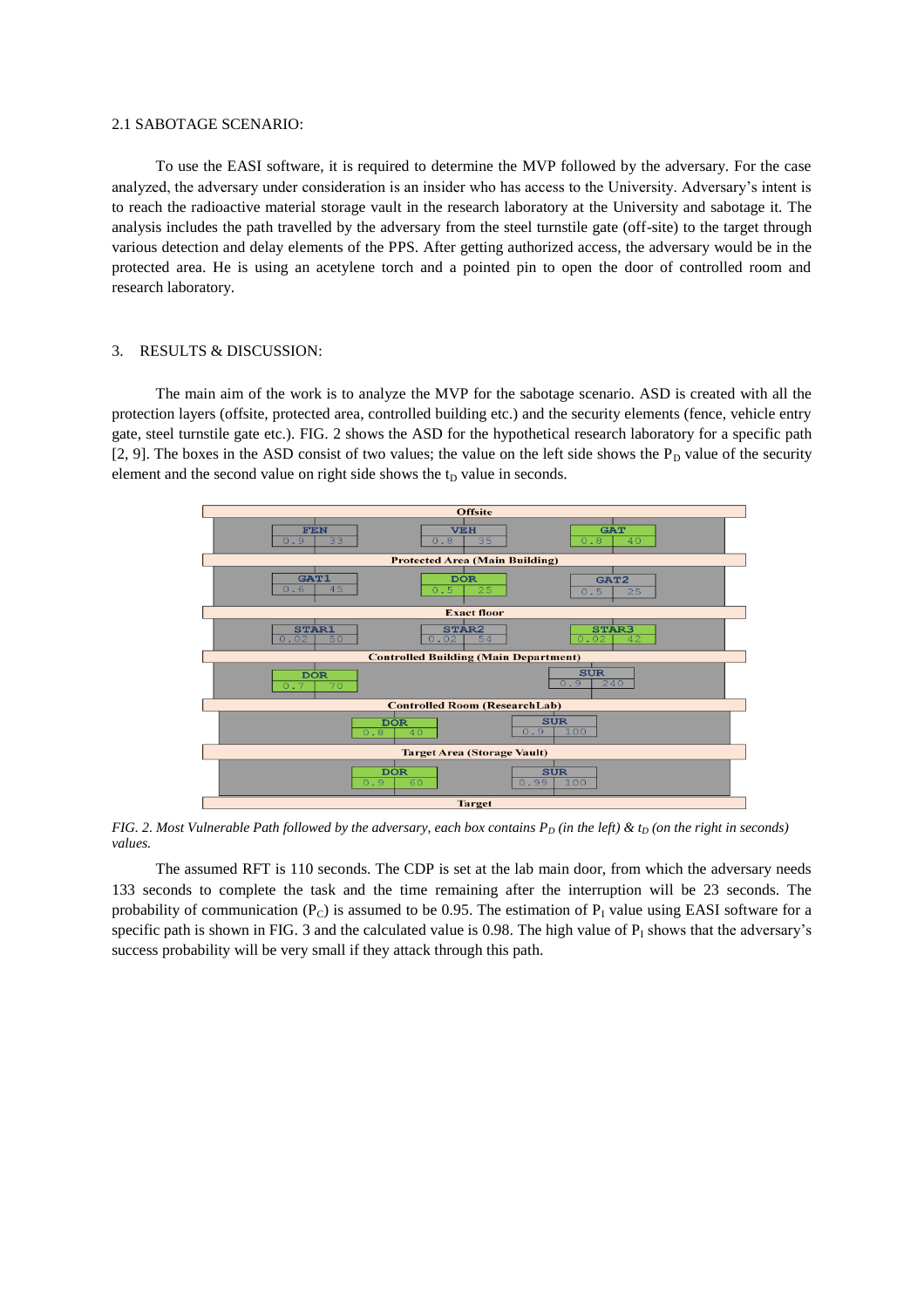|                              |                                                 | 0.98<br>Probability of Interruption: |                      |       |                                   |
|------------------------------|-------------------------------------------------|--------------------------------------|----------------------|-------|-----------------------------------|
| Estimate of                  |                                                 | Probability of                       |                      |       |                                   |
| Adversary                    |                                                 | Alarm                                |                      |       | System Response Time (in seconds) |
| Sequence                     |                                                 | Communication                        |                      | Mean. | <b>Standard Deviation</b>         |
| Interruption                 |                                                 | 0.95                                 |                      | 110   | 33                                |
|                              |                                                 |                                      |                      |       |                                   |
|                              |                                                 |                                      | Delays (in seconds): |       |                                   |
| Task                         | Description                                     | P(Detection)                         | Location             | Mean: | <b>Standard Deviation</b>         |
| Enter through turnstile gate |                                                 | 0.8                                  | B                    | 40    | 12.0                              |
|                              | 2 Run from gate to main building (Limited Area) | 0.02                                 | М                    | 125   | 37.5                              |
|                              | 8 Penetrate building Door                       | 0.5                                  | М                    | 25    | 75                                |
|                              | 4 Walk to main Department                       | 0.02                                 | М                    | 42    | 12.6                              |
|                              | 5 Open department Door with tools               | 0.7                                  | R                    | 70    | 21.0                              |
|                              | 6 Walk from main door to Lab door               | 0.2                                  | М                    |       | 2.1                               |
|                              | 7 Penetrate Lab Door with pin                   | 0.8                                  | B                    | 40    | 12.0                              |
|                              | 8 Walk to Source Room door with tool            | 0.85                                 | B                    | 3     | 0.9                               |
|                              | 9 Open Source room door with Pin                | 0.9                                  | R                    | 60    | 18.0                              |
|                              | 10 Sabotage the source with small explosive     |                                      | B                    | 30    | 9.0                               |

*FIG. 3. Calculation of P<sup>I</sup> value with the EASI Software*

For the  $P_N$  calculation, we assume there is only one adversary who is an insider with an acetylene torch. The response force includes two watchmen with pistol and two persons in alarm response team with pistol. With these inputs the value of  $P_N = 0.85$ . The example of calculating  $P_N$  is shown in FIG. 4.



*FIG. 4. Calculation of P<sup>N</sup> value using a Macro Excel Sheet Program*

We consider the value of the probability of attack to be 1.0E-03 attack per year [11]. The final parameter that is needed to estimate the security risk value associated with the sabotage scenario using Eq.1 is the consequence (C) value due to the attack. The sabotage attack on the storage vault of the hypothetical research laboratory results in the release of radioactivity to the environment and panic among the people working there. According to the International Nuclear and radiological Event Scale (INES) [12], the sabotage attack has very low relative value of C i.e. 0.1 with minor radioactive environmental damage. From the above discussion we have all the required parameters to calculate relative risk (R) value using Eq. 1 for a specific path followed by the adversary. Table 1 represents the parameters obtained from the security analysis process and substituting all these values to Eq. 1, risk value comes out to be 0.9E-04.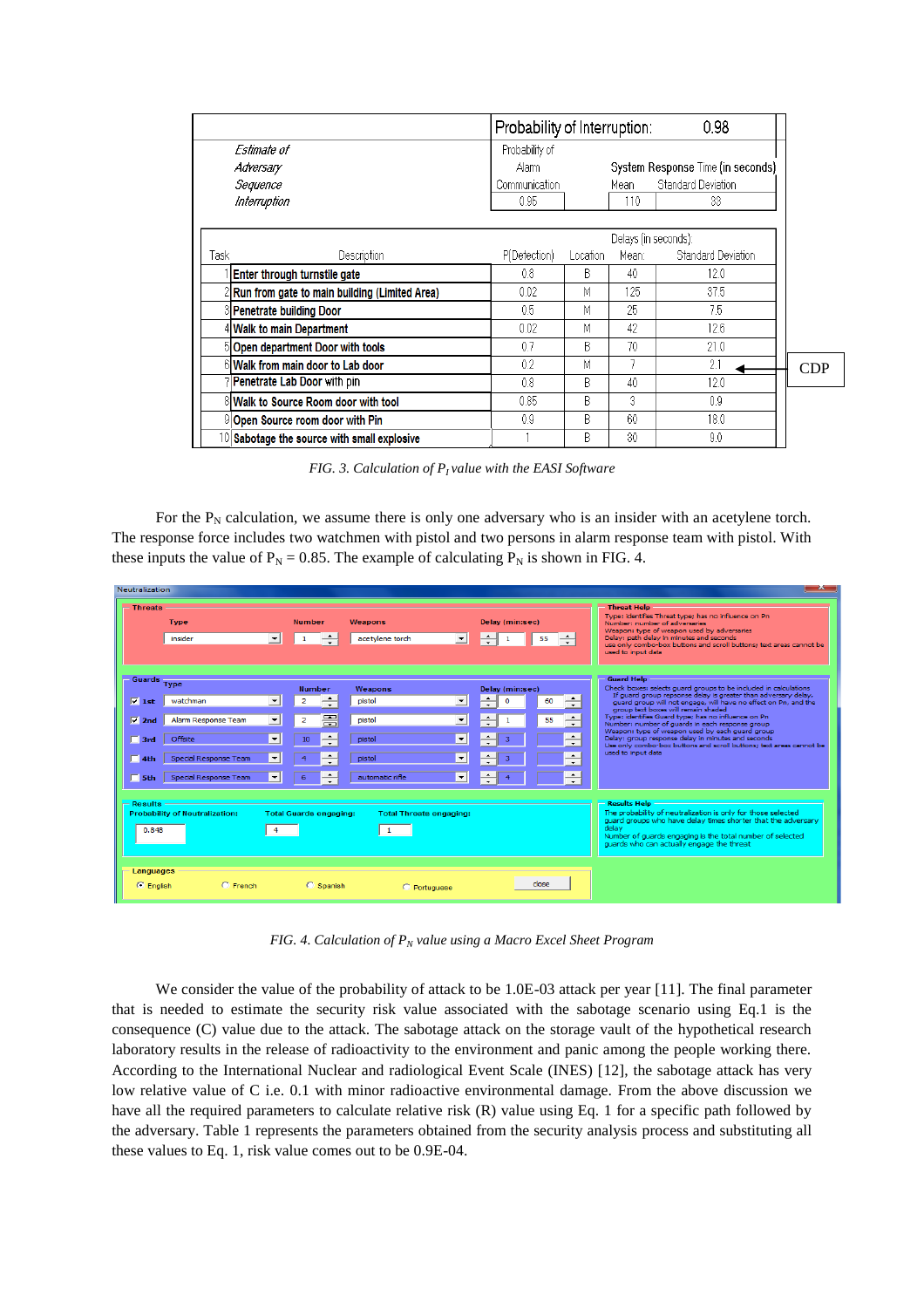### TABLE 1: Security Risk Analysis Parameters

| <b>Security Parameter</b>              | <b>Computed Values</b> |  |  |
|----------------------------------------|------------------------|--|--|
| Probability of Attack $P_A$ (per year) | 1.0E-03                |  |  |
| Probability of Interruption            | 0.98                   |  |  |
| Probability of Neutralization          | 0.85                   |  |  |
| Consequence value                      | 0.1                    |  |  |
| Risk value (per year)                  | $0.9E-04$              |  |  |

## 4. CONCLUSION:

The effectiveness of the PPS at a research laboratory in a university campus is evaluated by estimating  $P_I$ and  $P_N$ . The considered sabotage scenario and the evaluation of the PPS effectiveness serve as an academic exercise which was found useful to demonstrate to the students about how PPS evaluation can be done.

# **ACKNOWLEDGEMENT:**

The authors thank the Partnership for Nuclear Threat Reduction (PNTR) and Civilian Research and Development Foundation (CRDF) Global, USA for the financial support to carry out this research.